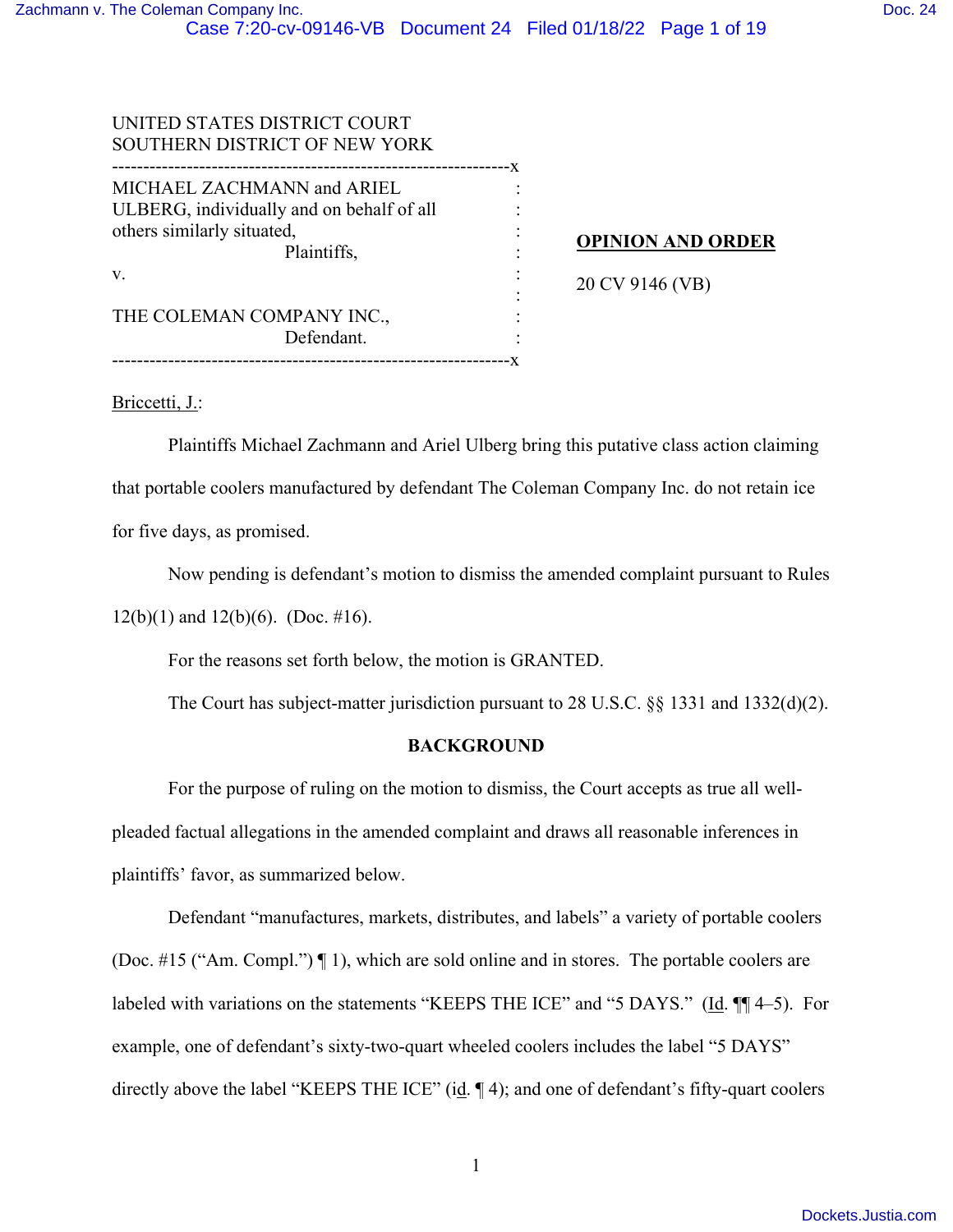### Case 7:20-cv-09146-VB Document 24 Filed 01/18/22 Page 2 of 19

includes the label "KEEPS THE ICE! 5 DAYS" with the statement "ICE STORAGE AT 90° F" in smaller and lighter-colored type to its left.  $(\underline{Id}$ .  $\P$  5).<sup>[1](#page-1-0)</sup> Plaintiffs understand these labels to be promising that when defendant's coolers are filled with ice, the ice will not melt for five days.

Plaintiffs also allege defendant's coolers include the following warranty:

**Your product must be under warranty in order to obtain warranty service.** Coleman® products have a limited warranty from the date of original retail purchase that the product will be free from defects in material and workmanship. The length of the limited warranty may vary by product. The warranty is valid for the original retail purchaser from the date of initial retail purchase and is not transferable.

(Am. Compl. ¶ 82).

Plaintiff Michael Zachmann is a citizen of Pawling, New York. He purchased one of defendant's coolers at a Walmart store in New Milford, Connecticut, "no earlier than October 28, 2018." (Am. Compl. ¶ 58).

Plaintiff Ariel Ulberg is a citizen of Sayville, New York. She purchased one of

defendant's coolers at a Home Depot store in Central Islip, New York, "no earlier than

September 29, 2018." (Am. Compl. ¶ 59).

Plaintiffs allege they purchased defendant's coolers "in reliance on the representations that they would retain ice for five days" (Am. Compl. ¶ 61), but that when plaintiffs used the coolers for various family events, the coolers did not perform as promised. Plaintiffs further allege the coolers are sold at a premium price because of the "keeps the ice" labelling, and that they either would not have paid this premium or would not have purchased the coolers at all, had they known the labelling was inaccurate. (Id. ¶¶ 43–44, 64).

<span id="page-1-0"></span><sup>1</sup> Throughout this Opinion and Order, the Court refers to these labels collectively as "keeps the ice" labelling.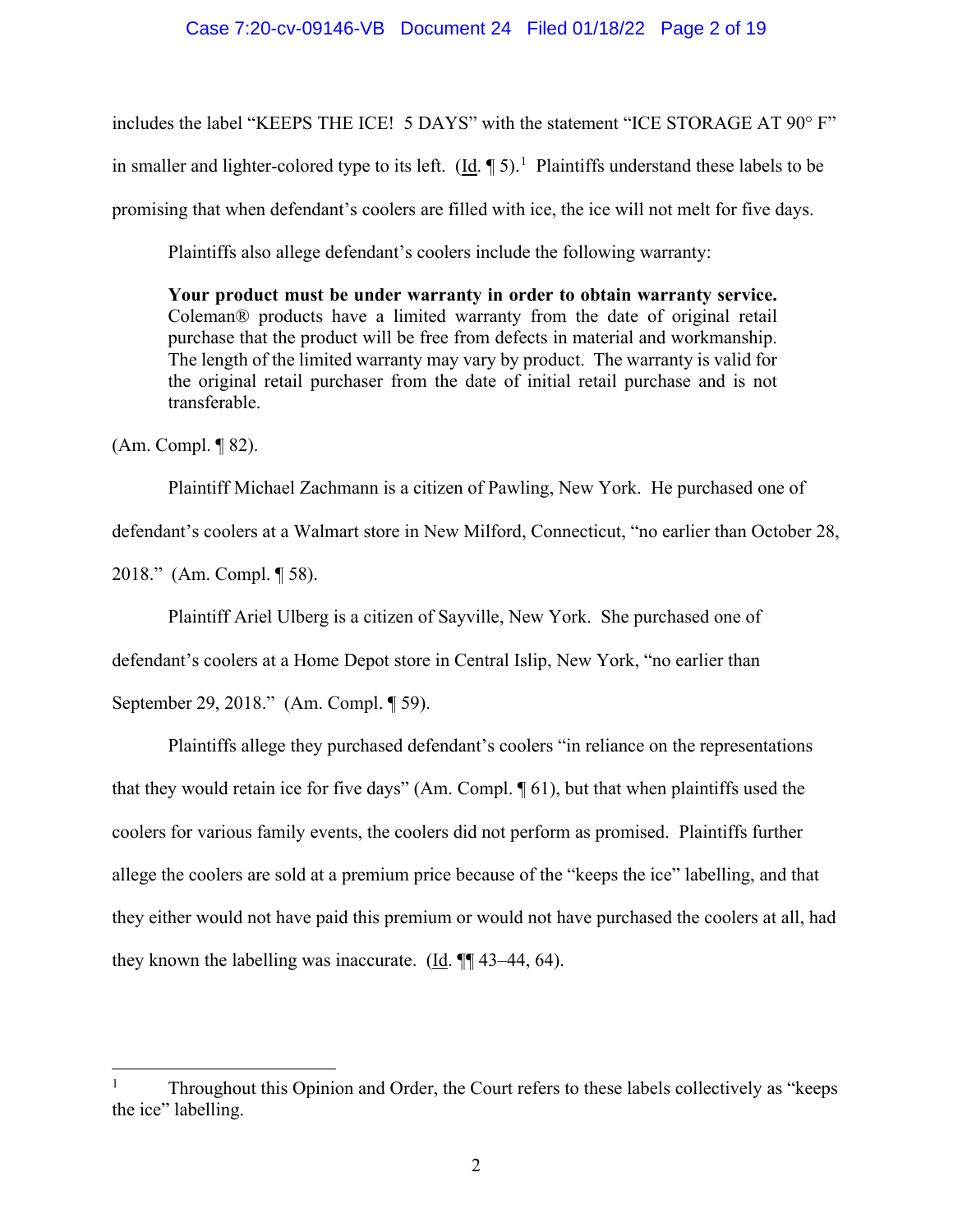#### Case 7:20-cv-09146-VB Document 24 Filed 01/18/22 Page 3 of 19

According to plaintiffs, other customers have complained to defendant and its retailers that the coolers do not perform as promised. In support, plaintiffs quote three online customer reviews in their pleading. One review, dated May 1, 2020, states: "I am very disappointed in this cooler! It's [sic] manufacturer claims it keeps items cold for 5 days, so not true! With 2 bags of ice it only kept ice and items cold for 3/4 of a day!" (Am. Compl. ¶ 25). The second review, dated June 19, 2020, states: "Was reading reviews and thought I would give this cooler a chance with it saying 5 days of holding ice. [I]t does not last even through a night." (Id.). The third review, dated August 17, 2020, states: "Very disappointed in this cooler. Its [sic] advertised to keep ice for 5 days. I'm not sure we've even made it through the day without complete melting." (Id.). Plaintiffs also allege defendant responded to these customer reviews online.

Further, plaintiffs cite two YouTube videos that purportedly show defendant's coolers do not " keep the ice" for five days. (Am. Compl. ¶¶ 28–31). In one video, dated August 8, 2018, and titled "Cooler Challenge," a product reviewer places two bags of ice and a two-liter bottle of ice in one of defendant's coolers and reveals that, after three days outside, all ice in defendant's cooler, including all ice in the two-liter bottle, melted. Cooler Challenge (YETI, Kenai, Coleman) 150lbs of Ice, YouTube (Aug. 7, 2018),

https://www.youtube.com/watch?v=ffWIxcKuug0/.

Plaintiff Zachmann commenced this putative class action on October 31, 2020, asserting claims for violations of Sections 349 and 350 of the New York General Business Law ("GBL"), breach of express warranty, negligent misrepresentation, fraud, and unjust enrichment. (Doc. #1). Defendant thereafter moved to dismiss the complaint in its entirety. (Doc. #8).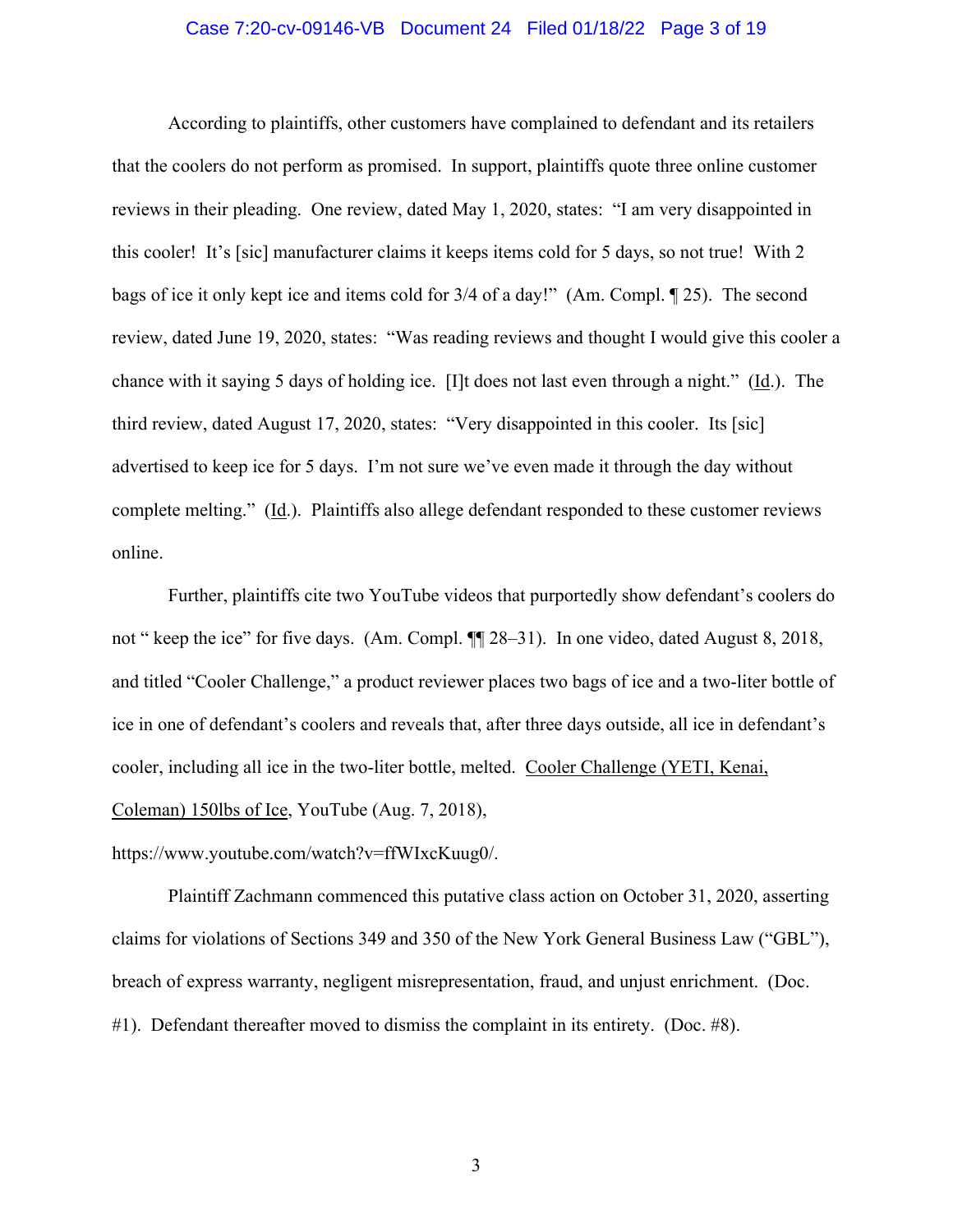### Case 7:20-cv-09146-VB Document 24 Filed 01/18/22 Page 4 of 19

Following defendant's motion to dismiss, the Court issued an order requiring plaintiff to notify the Court within ten days whether he would file an amended pleading or rely on the original complaint. (Doc. #10); see Individual Practices of Judge Vincent L. Briccetti 2.D. The order warned plaintiff that if he declined to amend his complaint, the Court would be "unlikely to grant plaintiff a further opportunity to amend to address the purported deficiencies made apparent by the fully briefed arguments in defendant's motion." (Doc. #10).

Plaintiff amended his complaint. The amended complaint joined a new plaintiff and proposed class representative, Ariel Ulberg; reasserted the same claims; and added new claims for violation of the Magnuson-Moss Warranty Act, 15 U.S.C. § 2301, and breach of implied warranty. Thereafter, defendant moved to dismiss the amended complaint.

#### **DISCUSSION**

#### I. Legal Standard

In deciding a Rule  $12(b)(6)$  motion, the Court evaluates the sufficiency of the operative complaint under "the two-pronged approach" articulated by the Supreme Court in Ashcroft v. Iqbal, 556 U.S. 66[2](#page-3-0), 679 (2009).<sup>2</sup> First, plaintiff's legal conclusions and "[t]hreadbare recitals of the elements of a cause of action, supported by mere conclusory statements," are not entitled to the assumption of truth and are thus not sufficient to withstand a motion to dismiss. Id. at 678; Hayden v. Paterson, 594 F.3d 150, 161 (2d Cir. 2010). Second, "[w]hen there are well-pleaded factual allegations, a court should assume their veracity and then determine whether they plausibly give rise to an entitlement to relief." Ashcroft v. Iqbal, 556 U.S. at 679.

<span id="page-3-0"></span><sup>2</sup> Unless otherwise indicated, case quotations omit all internal citations, quotation marks, footnotes, and alterations.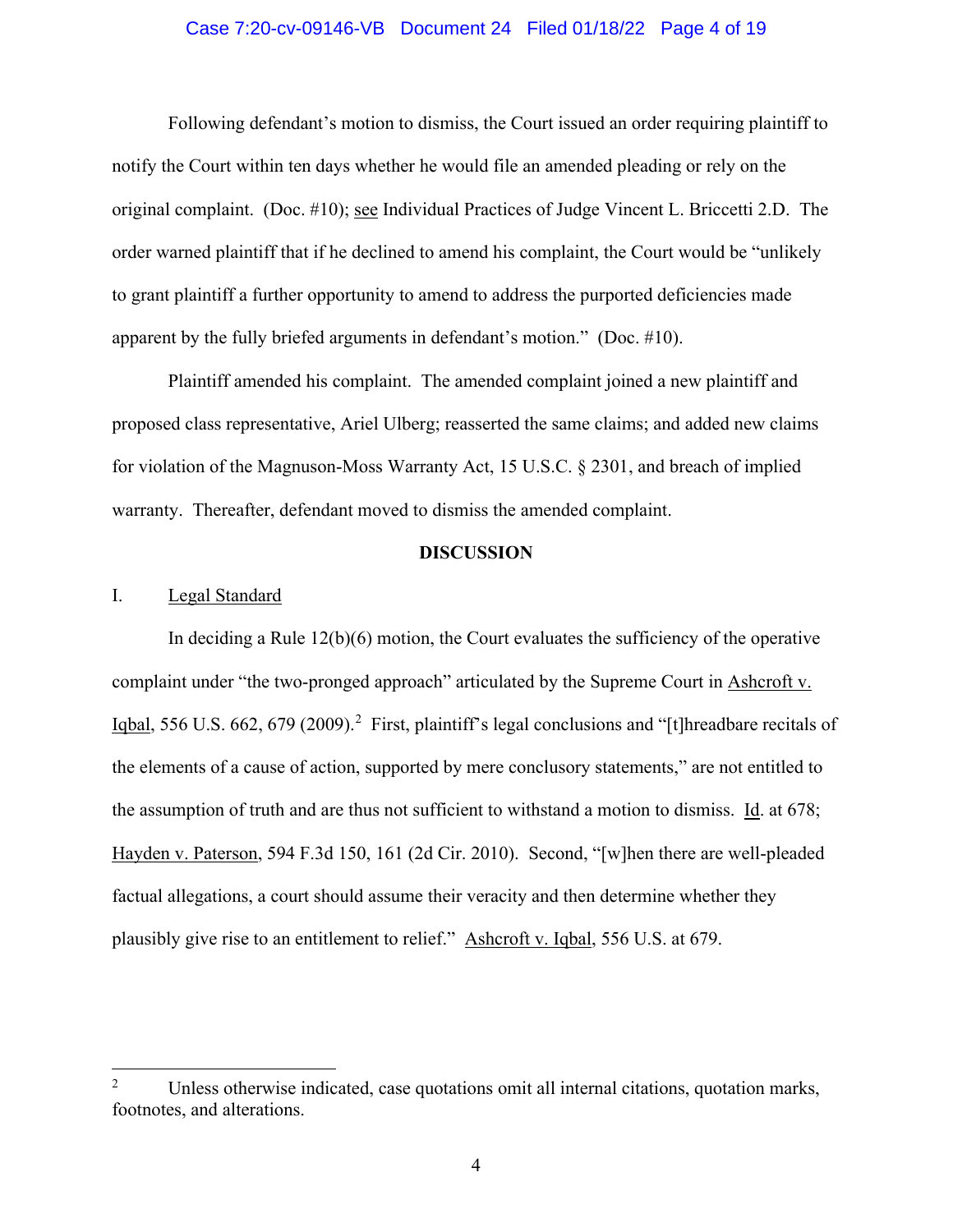#### Case 7:20-cv-09146-VB Document 24 Filed 01/18/22 Page 5 of 19

To survive a Rule 12(b)(6) motion, the allegations in the complaint must meet a standard of "plausibility." Ashcroft v. Iqbal, 556 U.S. at 678; Bell Atl. Corp. v. Twombly, 550 U.S. 544, 557 (2007). A claim is facially plausible "when the plaintiff pleads factual content that allows the court to draw the reasonable inference that the defendant is liable for the misconduct alleged." Ashcroft v. Iqbal, 556 U.S. at 678. "The plausibility standard is not akin to a 'probability requirement,' but it asks for more than a sheer possibility that a defendant has acted unlawfully." Id. (quoting Bell Atl. Corp. v. Twombly, 550 U.S. at 556).

To survive a Rule  $12(b)(1)$  motion, the allegations in the proposed complaint must demonstrate, among other things, that plaintiff possesses Article III standing to seek the relief requested. Conn. Parents Union v. Russell-Tucker, 8 F.4th 167, 172 (2d Cir. 2021). A plaintiff must demonstrate standing for each form of relief sought. See City of Los Angeles v. Lyons, 461 U.S. 95, 111–12 (1983).

In considering a motion to dismiss, "a district court may consider the facts alleged in the complaint, documents attached to the complaint as exhibits, and documents incorporated by reference in the complaint." DiFolco v. MSNBC Cable L.L.C., 622 F.3d 104, 111 (2d Cir. 2010).

#### II. Claims Under GBL Sections 349 and 350

Defendant first argues Zachmann's GBL claims must be dismissed because he purchased his cooler in Connecticut. Defendant further argues both plaintiffs do not state GBL claims because the amended complaint does not sufficiently allege a causal connection between plaintiffs' purchase of the coolers and the coolers' allegedly deceptive labels.

The Court agrees with both arguments.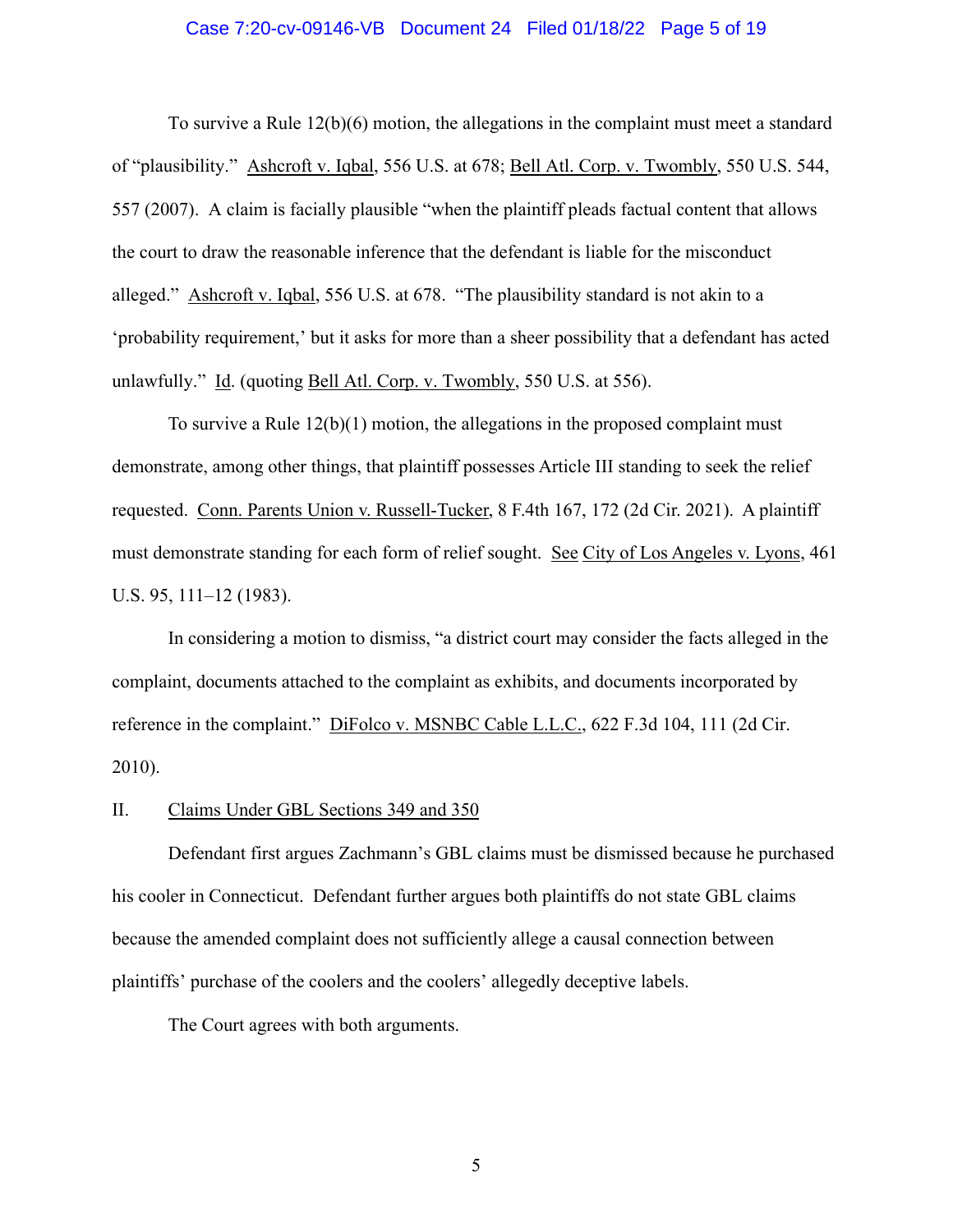### A. Legal Standards

GBL Section 349 provides: "[d]eceptive acts or practices in the conduct of any business, trade or commerce or in the furnishing of any service in [New York] state are hereby declared unlawful." N.Y. Gen. Bus. Law § 349(a).

GBL Section 350 provides: "[f]alse advertising in the conduct of any business, trade or commerce or in the furnishing of any service in [New York] state is hereby declared unlawful." N.Y. Gen. Bus. Law § 350.

"The standard for recovery under General Business Law § 350, while specific to false advertising, is otherwise identical to section 349." Goshen v. Mut. Life Ins. Co., 98 N.Y.2d 314, 324 n.1 (2002).

To state a Section 349 or 350 claim, "a plaintiff must demonstrate that (1) the defendant's deceptive acts were directed at consumers, (2) the acts are misleading in a material way, and (3) the plaintiff has been injured as a result." Maurizio v. Goldsmith, 230 F.3d 518, 521–22 (2d Cir. 2000) (per curiam). Further, a plaintiff must establish causation, that is, "a causal connection between some injury to plaintiffs and some misrepresentation by defendants." Small v. Lorillard Tobacco Co., 252 A.D.2d 1, 15 (1st Dep't 1998), aff'd, 94 N.Y.2d 43 (1999).

Moreover, Sections 349 and 350 only protect consumers when "the transaction in which [they] [are] deceived . . . occur[s] in New York." Goshen v. Mut. Life Ins. Co., 98 N.Y.2d at 324. For example, a Florida resident who purchases an insurance policy with a New York insurer through a Florida insurance agent, and who pays his premiums from Florida, cannot state a Section 349 or 350 claim because "any deception took place in Florida, not New York." Id. at 326.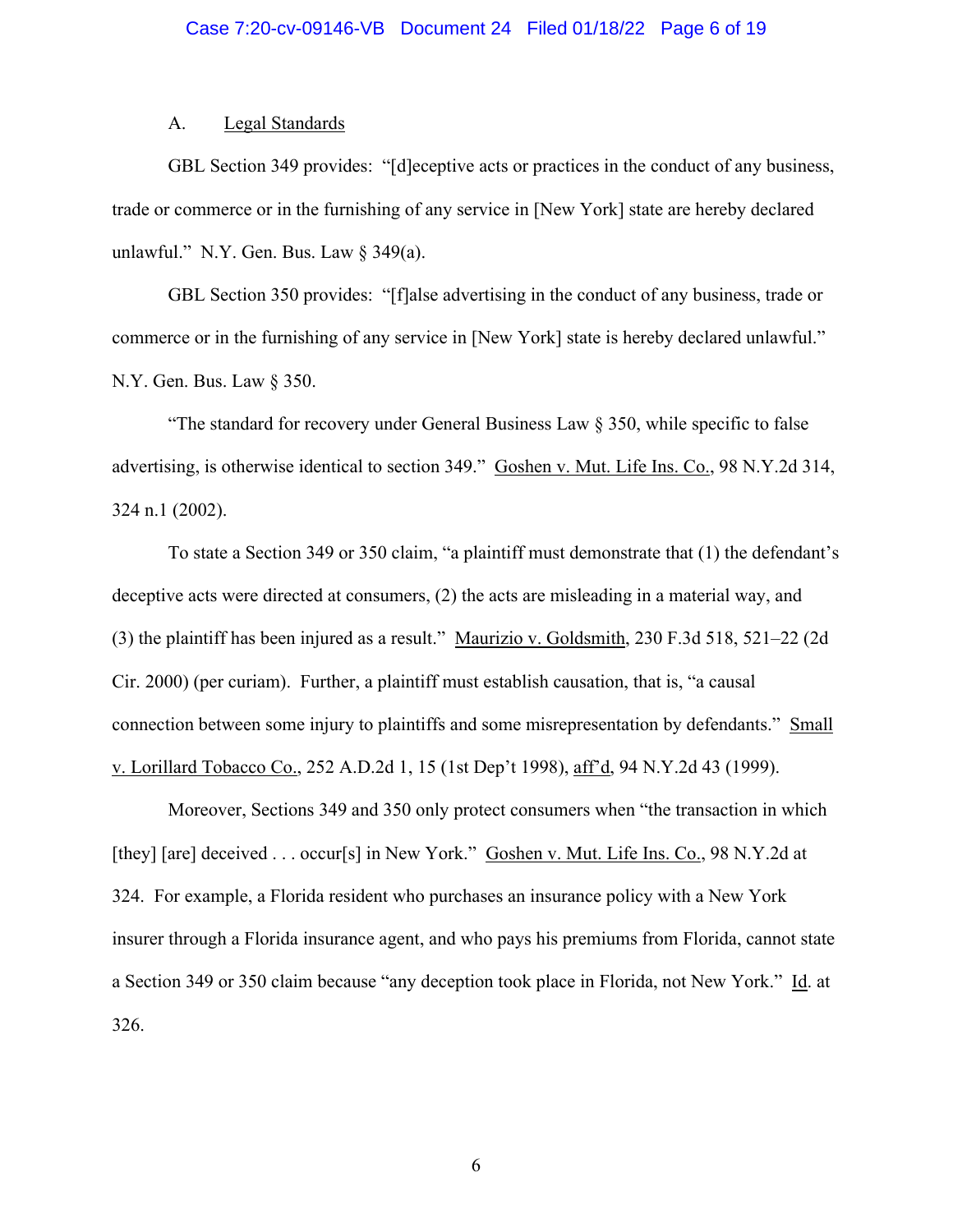### Case 7:20-cv-09146-VB Document 24 Filed 01/18/22 Page 7 of 19

Following the Court of Appeals' decision in Goshen, "two divergent lines of decisions have developed" on the territorial reach of Sections 349 and 350. Cruz v. FXDirectDealer, LLC, 720 F.3d 115, 123 (2d Cir. 2013). The first line of decisions "focus[es] on where the deception of the plaintiff occurs" and the second turns "on where the underlying deceptive transaction takes place, regardless of the plaintiff's location or where the plaintiff is deceived." Id. (collecting cases).

## B. Analysis

Plaintiff Zachmann's claims must be dismissed because the transaction in which he was allegedly deceived took place in Connecticut under either formulation of Goshen. First, he does not allege he was deceived in New York by, for example, receiving "misleading literature" from defendants in New York. See, e.g., Meachum v. Outdoor World Corp., 235 A.D.2d 462, 463–64 (2d Dep't 1997). Second, Zachmann purchased his cooler in Connecticut. Thus, Zachmann's GBL claims must be dismissed.

Whether plaintiffs have sufficiently alleged causation is a closer question. Ultimately, the Court concludes that, even if the statutes reached Zachmann's out-of-state purchase, both plaintiffs' GBL claims must be dismissed because plaintiffs do not sufficiently allege a causal connection between their purchase of defendant's coolers and defendant's labelling.

Plaintiffs allege they "sought to purchase coolers that would retain ice for five days and keep their food and beverages cold for five days," paid a price premium for defendant's coolers in reliance on defendant's "keeps the ice" labelling, and either would not have paid that price premium or purchased the coolers at all if they had known the coolers did not actually perform as promised. (Am. Compl. ¶¶ 39–44, 61, 64, 76, 78–79). These allegations are insufficient to establish causation.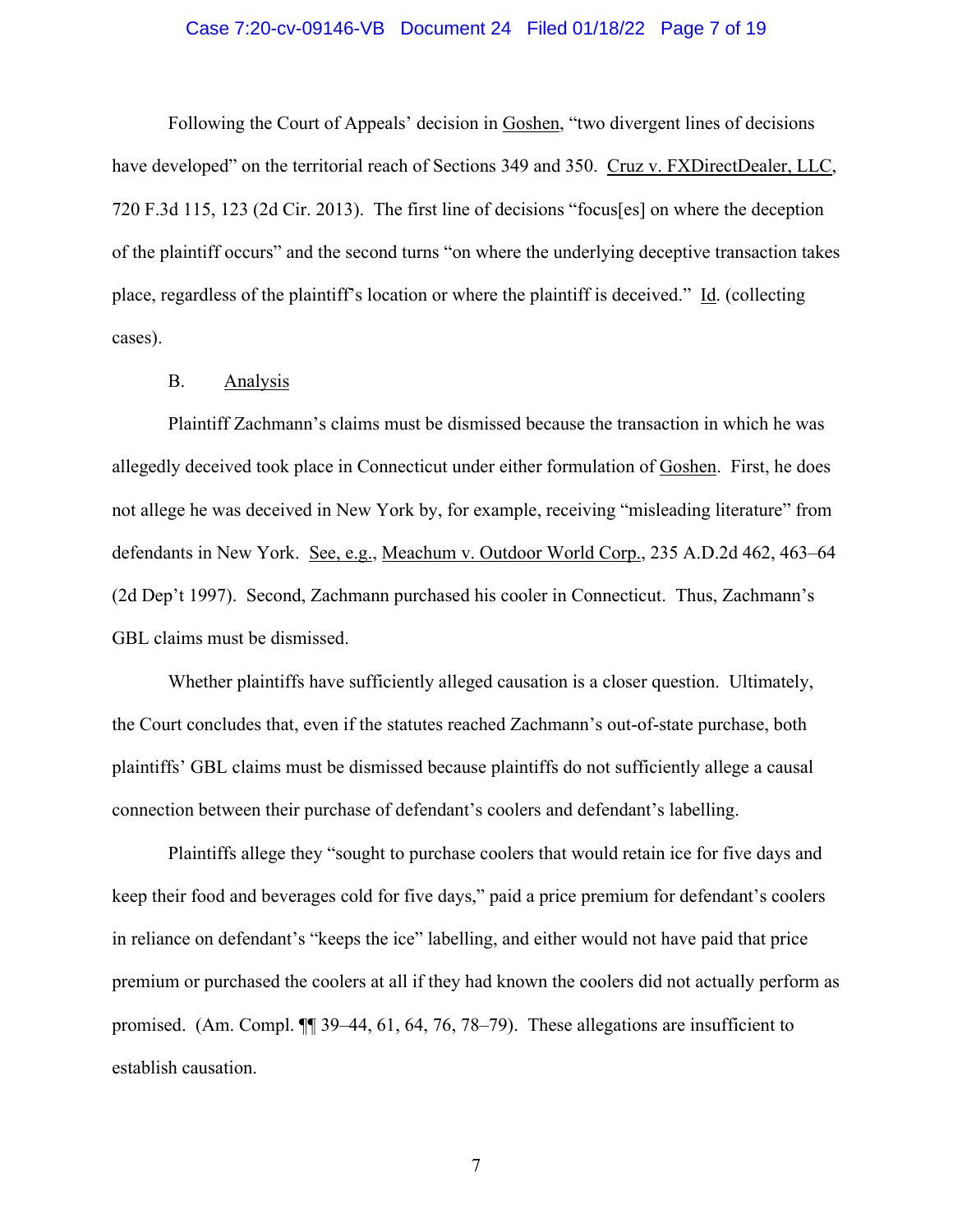#### Case 7:20-cv-09146-VB Document 24 Filed 01/18/22 Page 8 of 19

For one, plaintiffs' allegations are insufficient because "[a]lthough the plaintiff[s] cite[ ] particular misleading statements by [defendant] regarding the reliability of the [coolers], [they] nowhere state [] in [their] complaint that [they] saw any of these statements before [they] purchased" the coolers. Gale v. Int'l Bus. Machs. Corp., 9 A.D.3d 446, 447 (2d Dep't 2004); accord Himmelstein, McConnell, Gribben, Donaghue & Joseph LLP v. Matthew Bender & Co., 172 A.D.3d 405, 406 (1st Dep't 2019) (motion to dismiss Section 349 claim properly granted when plaintiffs did not allege they "ever saw the allegedly deceptive representations that purportedly harmed them"), aff'd, 37 N.Y.3d 169 (2021). In other words, plaintiffs do not specifically "allege that because of defendant's deceptive act"—the "keeps the ice" labelling they suffered an injury—that is, paying a price premium they would otherwise not have paid. See Stutman v. Chem. Bank, 95 N.Y.2d 24, 30 (2000); see also, e.g., Ward v. TheLadders.com, Inc., 3 F. Supp. 3d 151, 169–70 (S.D.N.Y. 2014) (allegations that plaintiffs purchased defendant's services because they saw ads on defendant's website sufficient to allege causation).

For another, although the Court could infer causation from plaintiffs' allegations of reliance, these allegations are conclusory and thus cannot be credited. Plaintiffs allege they "purchased the coolers . . . in reliance on the representations that they would retain ice for five days." (Am. Compl. ¶ 61). But defendant manufactures different types of coolers, each with different labeling. Plaintiffs do not allege which kind of coolers they purchased or how they were labelled. That is, plaintiffs do not allege the coolers they actually purchased had misleading labels, or that they were misled by those labels in particular. Instead, plaintiffs allege a generalized campaign of false advertising, which is insufficient to sustain claims pursuant to Sections 349 or 350. See Himmelstein, McConnell, Gribben, Donaghue & Joseph LLP v. Matthew Bender & Co., 172 A.D.3d at 406; cf. Sutherland v. REMAX 2000, 2008 WL 3307201,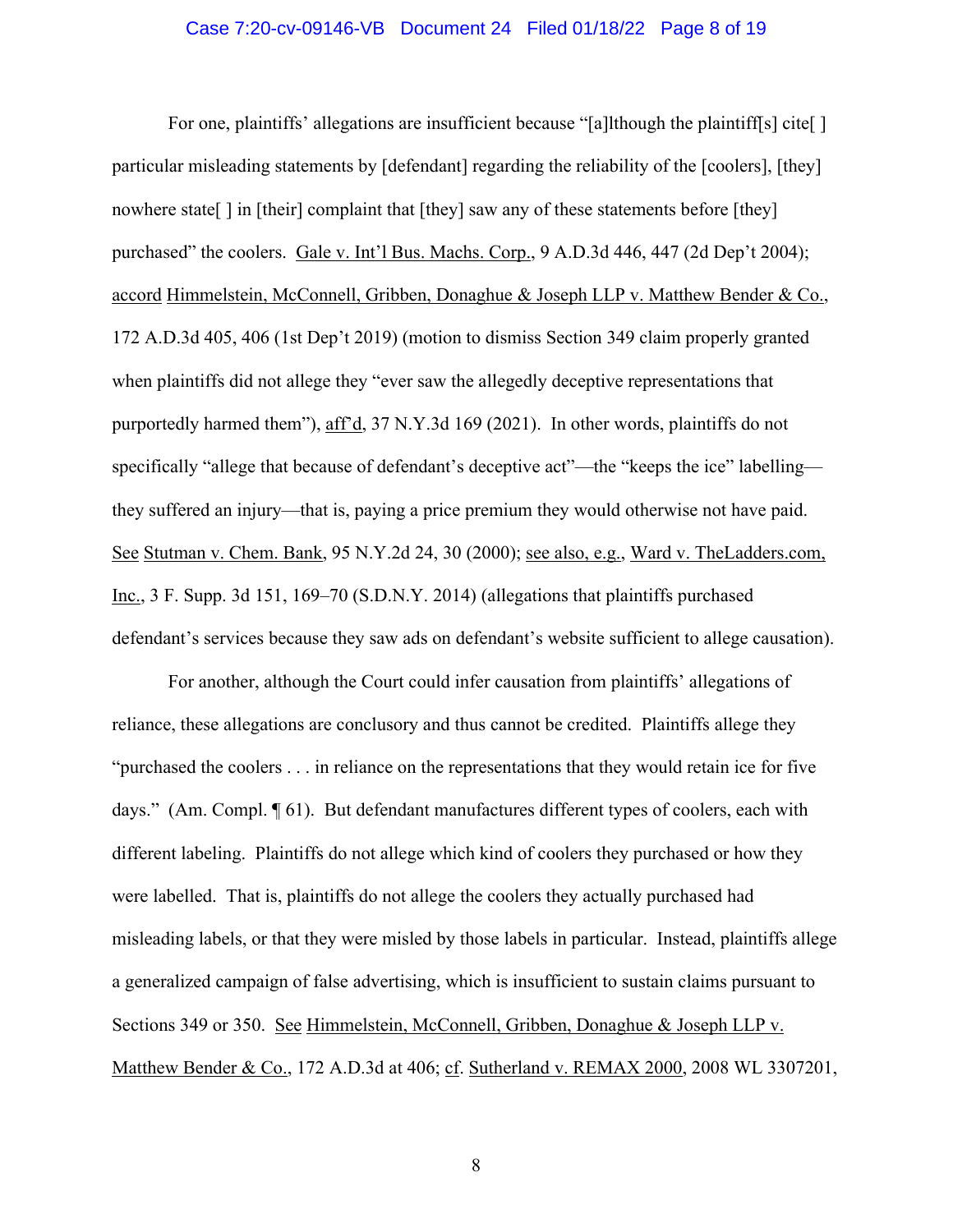at \*4 (N.Y. Sup. Ct. Aug. 7, 2008) (dismissing Section 349 claim when plaintiff only "ma[de] generalized allegations of false advertising" by defendants).

Accordingly, plaintiffs' GBL claims must be dismissed.

III. Breach of Warranty Claims

## A. Express Warranty Claim

Defendant contends plaintiffs have not stated a claim for breach of express warranty because the coolers' alleged defects are not covered by the express warranty.

The Court agrees.

## 1. Legal Standard

Under New York law, "[a]ny affirmation of fact or promise made by the seller to the buyer which relates to the goods and becomes part of the basis of the bargain creates an express warranty that the goods shall conform to the affirmation or promise." N.Y. U.C.C. § 2-  $313(1)(a)$ .

To state a claim for breach of an express warranty, a plaintiff "must allege (1) the existence of a material statement amounting to a warranty, (2) the buyer's reliance on this warranty as a basis for the contract with the immediate seller, (3) breach of the warranty, and (4) injury to the buyer caused by the breach." Goldemberg v. Johnson  $&$  Johnson Consumer Cos., 8 F. Supp. 3d 467, 482 (S.D.N.Y. 2014).

To allege breach of the warranty, a plaintiff must allege the goods purchased do not conform to the promise made by the seller. See, e.g., Catalano v. BMW of N. Am., LLC, 167 F. Supp. 3d 540, 554 (S.D.N.Y. 2016).

# 2. Analysis

Plaintiffs do not allege a breach of the express warranty.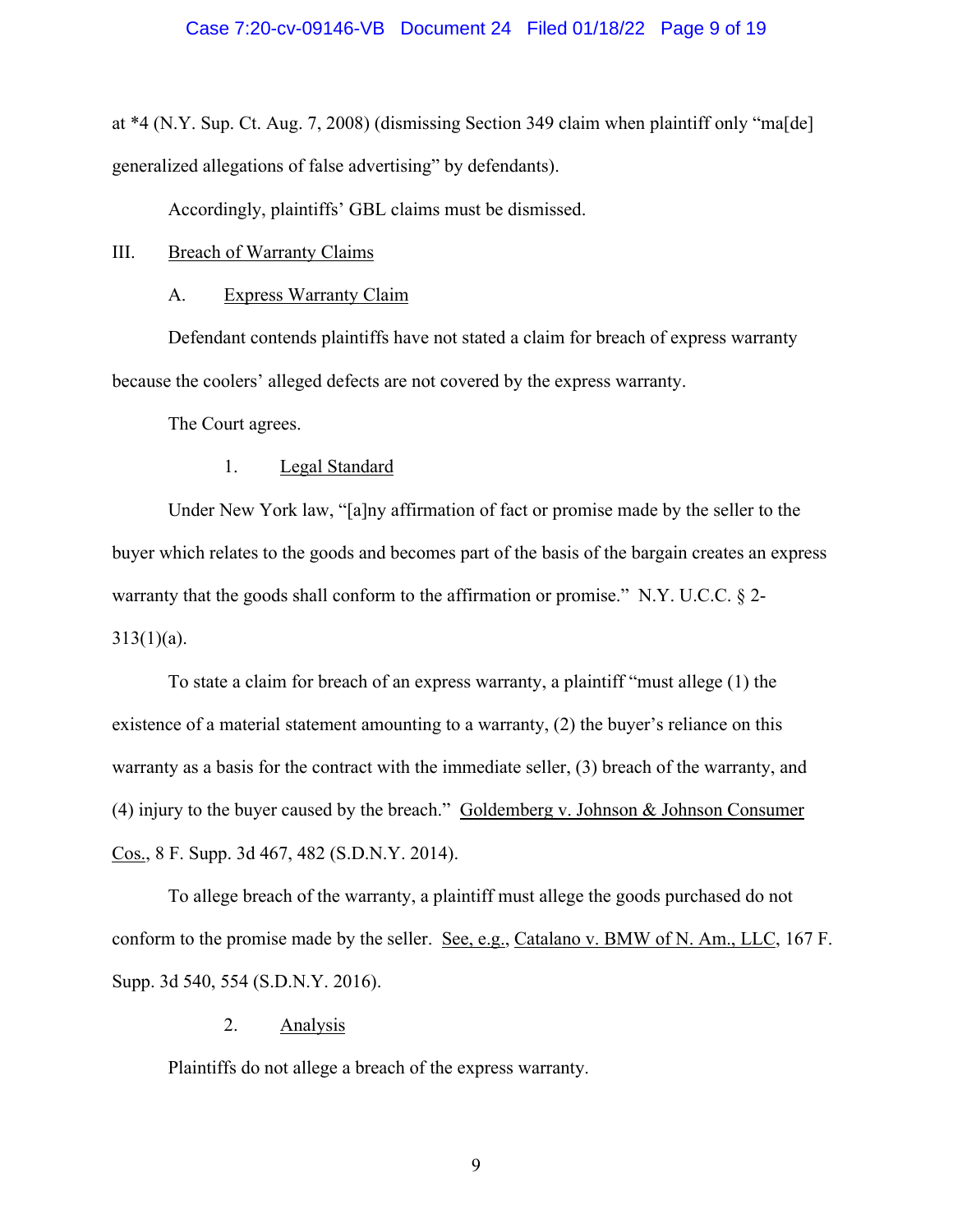### Case 7:20-cv-09146-VB Document 24 Filed 01/18/22 Page 10 of 19

Plaintiffs allege defendant warranted its coolers "will be free from defects in material and workmanship." (Am. Compl. ¶ 82). That is, the alleged warranty "covers manufacturing defects, not design defects." Catalano v. BMW of N. Am., LLC, 167 F. Supp. [3](#page-9-0)d at 554.<sup>3</sup>

However, plaintiffs allege defendant's coolers suffer from design defects, not manufacturing defects. Namely, they allege the coolers as designed do not "keep the ice" for five days. (See, e.g., Am. Compl. ¶¶ 33–37). They do not allege, for example, that the specific coolers plaintiffs purchased do not "keep the ice" for five days because of a mistake in manufacturing those specific coolers, which would be covered by defendant's express warranty.

Accordingly, plaintiffs' express-warranty claim must be dismissed.

# B. Implied Warranty of Merchantability Claim

Defendant argues plaintiffs' breach of implied warranty claim must be dismissed because plaintiffs were not in privity with defendant.

The Court agrees.

"New York courts continue to require privity between a plaintiff and defendant with respect to claims for breach of the implied warrant[y] of merchantability . . . where the only loss alleged is economic." Catalano v. BMW of N. Am., LLC, 167 F. Supp. 3d at 556 (citing Arthur Jaffee Assocs. v. Bilsco Auto Serv., Inc., 58 N.Y.2d 993, 995 (1983)). A remote purchaser, such as a retail purchaser, is not in privity with a good's manufacturer. See Weisblum v. Prophase Labs, Inc., 88 F. Supp. 3d 283, 296 (S.D.N.Y. 2015).

<span id="page-9-0"></span><sup>&</sup>lt;sup>3</sup> Under New York law, "a defect in a product may consist of one of three elements: mistake in manufacturing," called a manufacturing defect; "improper design," called a design defect; or "inadequacy or absence of warnings for the use of the product," called a warning defect. Robinson v. Reed-Prentice Div. of Package Mach. Co., 49 N.Y.2d 471, 478–79 (1980); accord McCarthy v. Olin Corp., 119 F.3d 148, 154–55 (2d Cir. 1997).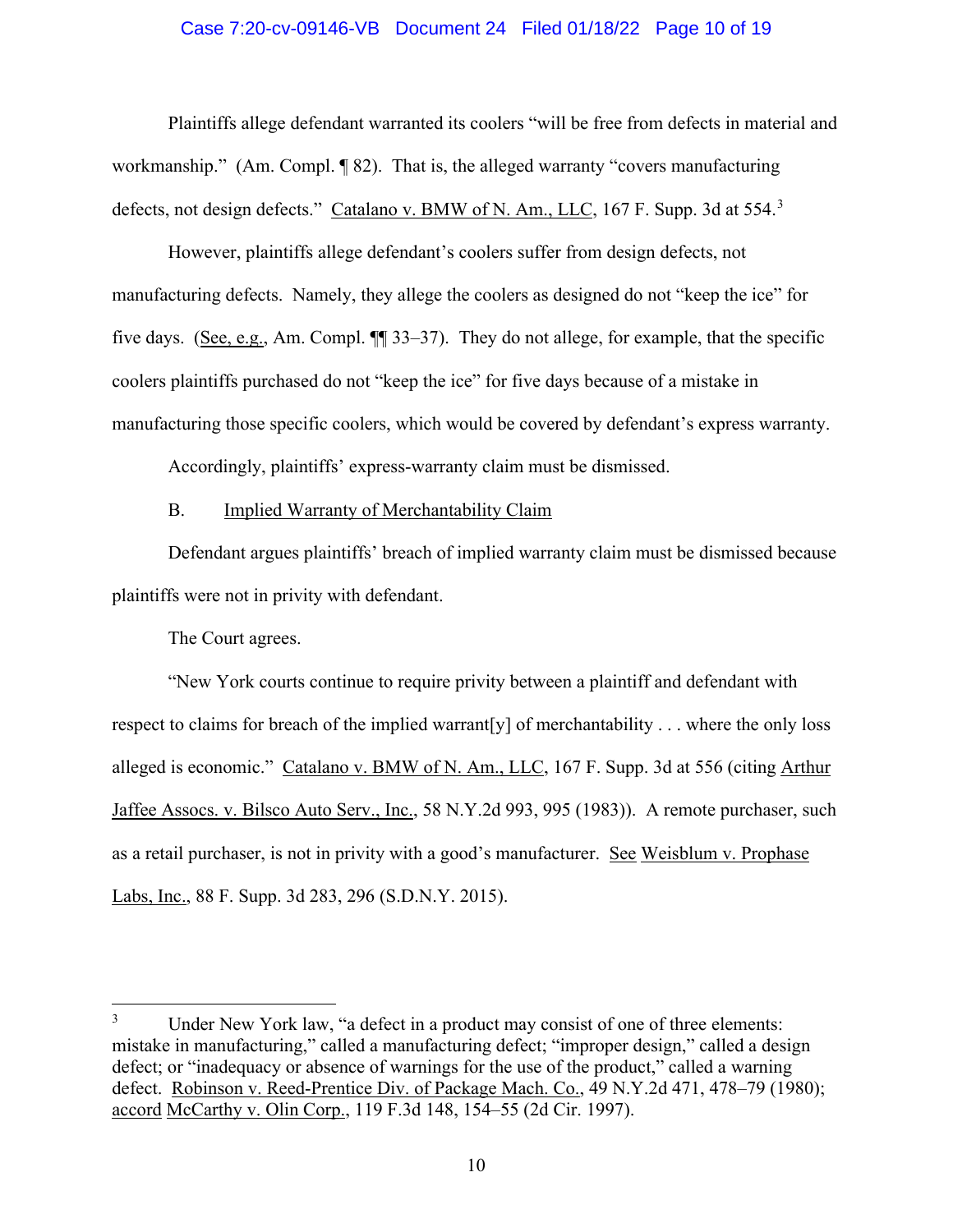### Case 7:20-cv-09146-VB Document 24 Filed 01/18/22 Page 11 of 19

Plaintiffs allege they purchased their coolers from Walmart and Home Depot, not directly from defendant. Thus, plaintiffs are not in privity with defendant. Moreover, plaintiffs allege only economic loss, not personal injury. (See Am. Compl. ¶ 98).

Accordingly, plaintiffs' implied-warranty claim must be dismissed.

# C. Magnuson-Moss Warranty Act Claim

Defendant contends plaintiffs' claim under the Magnuson-Moss Warranty Act "MMWA") must be dismissed for the same reasons their express-warranty claim must be dismissed.

The Court agrees.

Although the MMWA is a federal statute, liability under the MMWA is based on state warranty laws. See Ebin v. Kangadis Food Inc., 2013 WL 3936193, at \*3 n.2 (S.D.N.Y. July 26, 2013) (noting the MMWA "incorporates and federalizes state-law breach of warranty claims, including state-law standards for liability and damages"). Thus, plaintiffs' claim under the MMWA "stand[s] or fall[s]" with their state-law claims. See Brady v. Basic Rsch., L.L.C., 101 F. Supp. 3d 217, 234 (E.D.N.Y. 2015).

Plaintiffs' claim under the MMWA is based entirely on their claim for breach of express warranty. (See Am. Compl. ¶ 93). Because the Court has dismissed that claim, plaintiffs' MMWA claim must likewise be dismissed.

## IV. Negligent Misrepresentation Claim

Defendant contends plaintiffs' negligent misrepresentation claim fails because plaintiffs do not allege a special or privity-like relationship between themselves and defendant.

The Court agrees.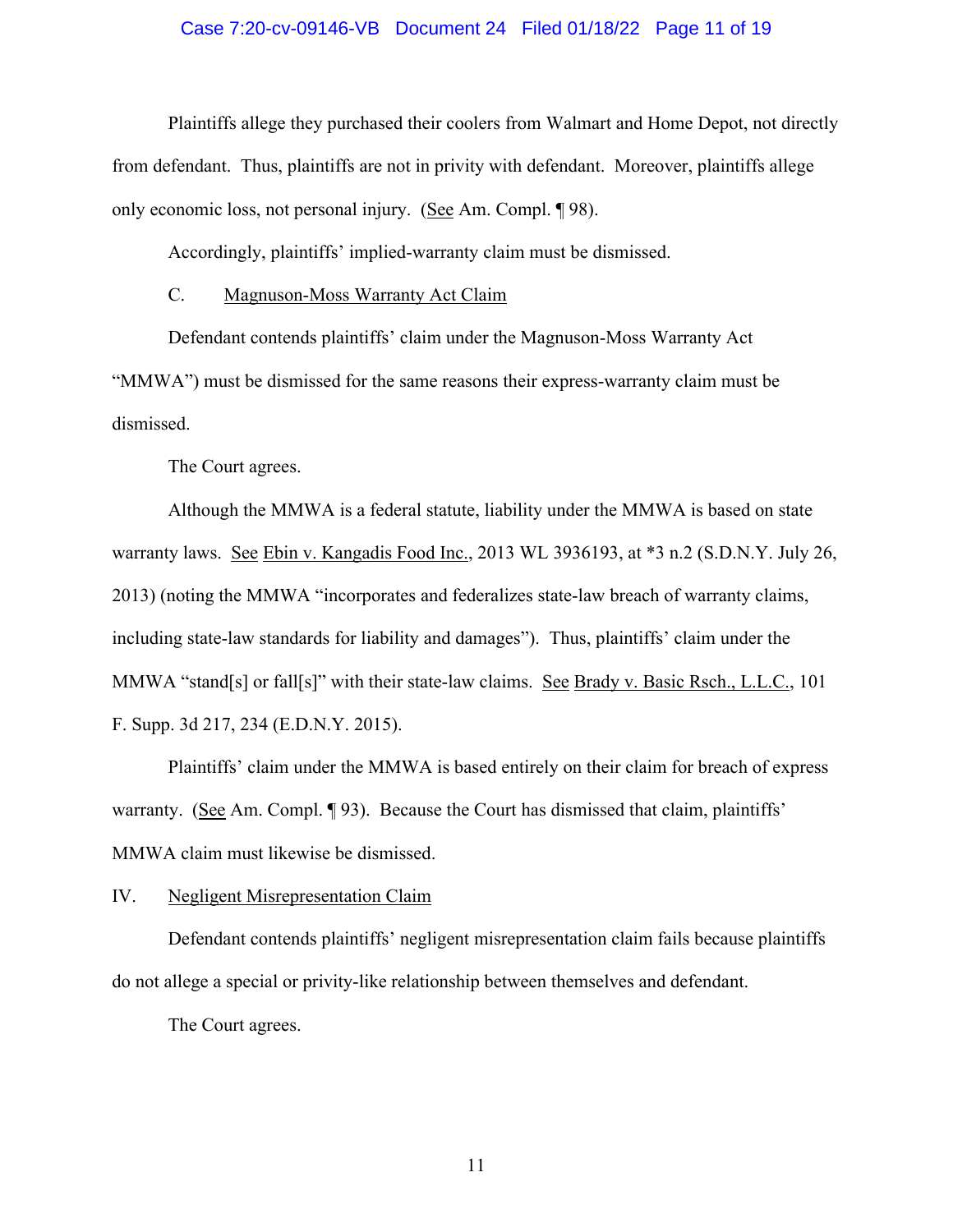## A. Legal Standard

To state a claim for negligent misrepresentation, a plaintiff must allege "(1) the existence of a special or privity-like relationship imposing a duty on the defendant to impart correct information to the plaintiff; (2) that the information was incorrect; and (3) reasonable reliance on the information." J.A.O. Acquisition Corp. v. Stavitsky, 8 N.Y.3d 144, 148 (2007).

A "special or privity-like relationship" may exist between an injured party and "persons who possess unique or specialized expertise, or who are in a special position of confidence and trust with the injured party such that reliance on the negligent misrepresentation is justified." Mandarin Trading Ltd. v. Wildenstein, 16 N.Y.3d 173, 180 (2011). For example,

"[p]rofessionals, such as lawyers and engineers, by virtue of their training and expertise, may have special relationships of confidence and trust with their clients," and their "fail[ure] to speak with care" may give rise to a claim for negligent misrepresentation. Kimmell v. Schaefer, 89 N.Y.2d 257, 263–64 (1996) (collecting cases).

Further, the Second Circuit has suggested "that a sparsely pled relationship of trust or confidence is not fatal to a claim for negligent misrepresentation [under New York law] where the complaint emphatically alleges" the defendant who made the purported misrepresentation (i) "held or appeared to hold unique or special expertise" and (ii) "was aware of the use to which the information would be put and supplied it for that purpose." Eternity Glob. Master Fund Ltd. v. Morgan Guar. Tr. Co., 375 F.3d 168, 188 (2d Cir. 2004).

## B. Analysis

First, plaintiffs have not alleged any special relationship with defendant. Nor do courts ordinarily find a privity-like relationship between a retail purchaser of a good and the good's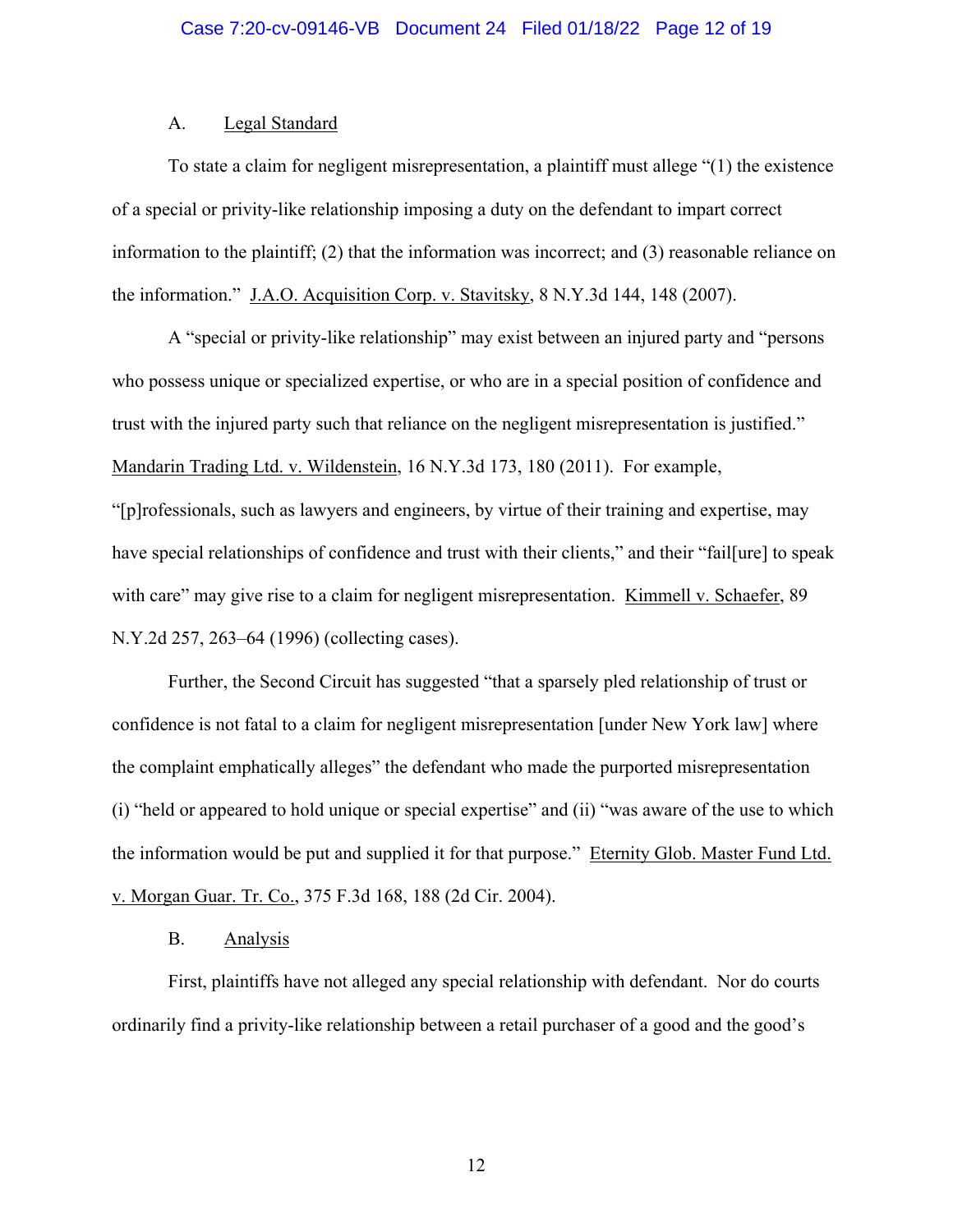#### Case 7:20-cv-09146-VB Document 24 Filed 01/18/22 Page 13 of 19

manufacturer. See, e.g., Campbell v. Whole Foods Mkt. Grp., Inc., 516 F. Supp. 3d 370, 389–90 (S.D.N.Y. 2021); Barreto v. Westbrae Nat., Inc., 518 F. Supp. 3d 795, 807–08 (S.D.N.Y. 2021).

Moreover, even following the Second Circuit's suggestion that this dearth of allegations is not fatal to plaintiffs' negligent misrepresentation claim, plaintiffs have not "emphatically alleged" that defendant possesses unique or special expertise or was aware how the "keeps the ice" labelling would be viewed and labelled its products for that purpose. Instead, plaintiffs merely allege defendant "h[eld] itself out as having special knowledge and experience in the sale of coolers." (Am. Compl. ¶¶ 99–100; accord Doc. #20 at 9–10). This conclusory allegation, however, is insufficient to sustain a negligent misrepresentation claim. Mandarin Trading Ltd. v. Wildenstein, 16 N.Y.3d at 180–81 ("Although Mandarin generally pleads that 'a special relationship of trust or confidence' existed between the parties, the lack of allegations showing a relationship with Wildenstein mandates dismissal of this claim.").

Accordingly, plaintiffs' negligent misrepresentation claim must be dismissed.

V. Fraud Claim

Defendant argues plaintiffs do not state a fraud claim because they fail sufficiently to allege fraudulent intent.

The Court agrees.

A. Legal Standard

A claim for fraud under New York law requires a showing of "a misrepresentation . . . which was false and known to be false by defendant, made for the purpose of inducing the other party to rely upon it, justifiable reliance of the other party on the misrepresentation or material omission, and injury." Lama Holding Co. v. Smith Barney Inc., 88 N.Y.2d 413, 421 (1996). In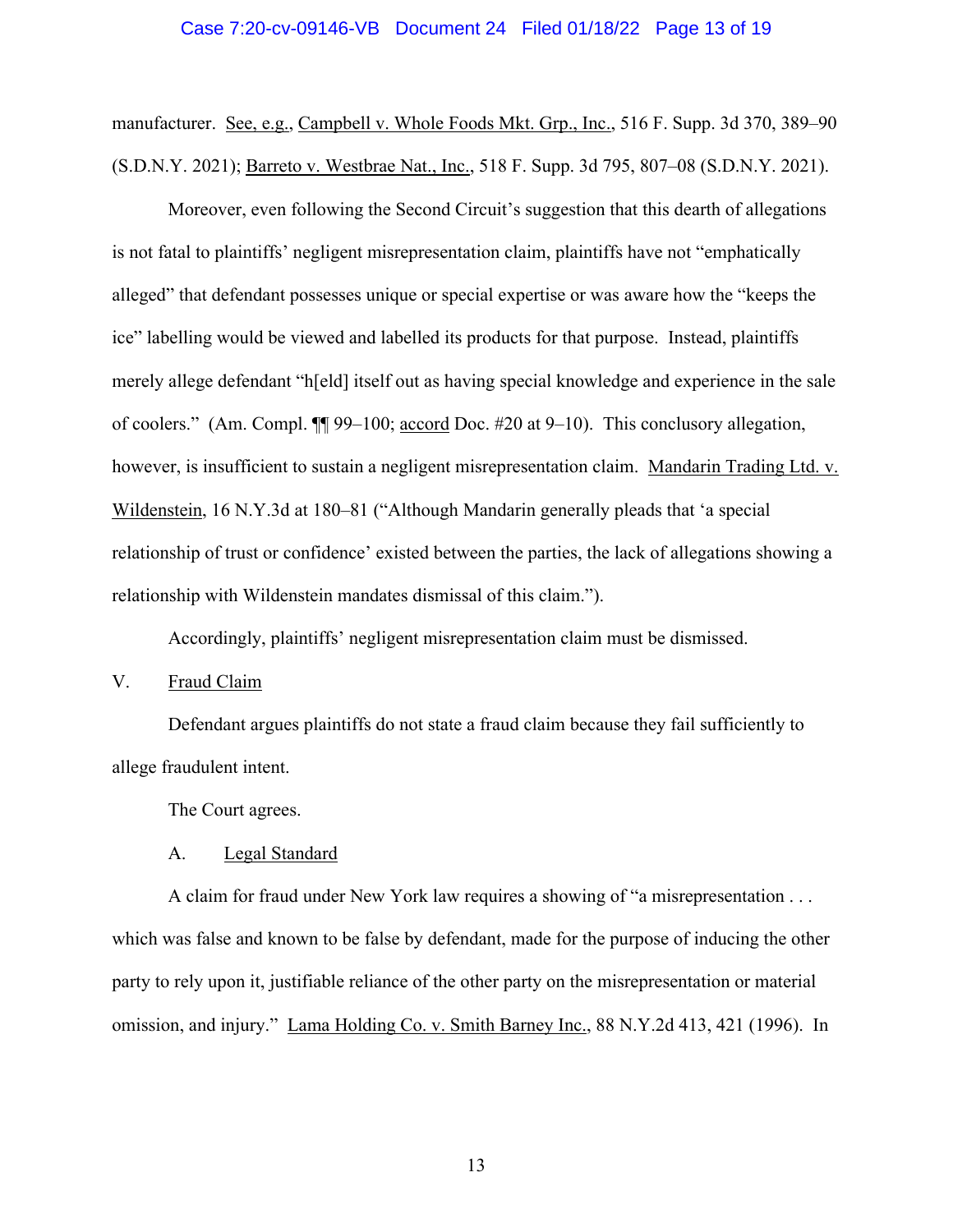#### Case 7:20-cv-09146-VB Document 24 Filed 01/18/22 Page 14 of 19

other words, to state a fraud claim, a plaintiff must allege "a representation of material fact, falsity, scienter, reliance, and injury." Small v. Lorillard Tobacco Co., 94 N.Y.2d at 57.

In federal court, state-law fraud claims are also subject to Rule 9(b) of the Federal Rules of Civil Procedure, which provides that, "[i]n alleging fraud . . . , a party must state with particularity the circumstances constituting fraud." Fed. R. Civ. P. 9(b). However, "[m]alice, intent, knowledge, and other conditions of a person's mind may be alleged generally." Id. That is, to establish "scienter, conclusory assertions of intent are sufficient if supported by facts giving rise to a strong inference of fraudulent intent." Aetna Cas. & Sur. Co. v. Aniero Concrete Co., 404 F.3d 566, 579 (2d Cir. 2005) (per curiam).

A "strong inference of fraud may be established either (a) by alleging facts to show that defendants had both motive and opportunity to commit fraud, or (b) by alleging facts that constitute strong circumstantial evidence of conscious misbehavior or recklessness." Lerner v. Fleet Bank, N.A., 459 F.3d 273, 290–91 (2d Cir. 2006). For example, a plaintiff may establish fraudulent intent by "offer[ing] facts to show that [defendant] had both a clear opportunity and strong financial motive to" engage in fraud, as well as defendant's actual knowledge of fraud. Wight v. BankAmerica Corp., 219 F.3d 79, 91–92 (2d Cir. 2000). Conclusory allegations of fraudulent intent are insufficient to sustain a fraud claim. See, e.g., Baretto v. Westbrae Nat., Inc., 518 F. Supp. 3d at 808.

#### B. Analysis

Plaintiffs' allegations of fraudulent intent are conclusory. Specifically, plaintiffs allege "[d]efendant's fraudulent intent is evinced by its failure to accurately disclose the issues described [in the complaint], when it knew not doing so would mislead customers." (Am. Compl. ¶ 105). This is insufficient to establish fraudulent intent. See, e.g., Baretto v. Westbrae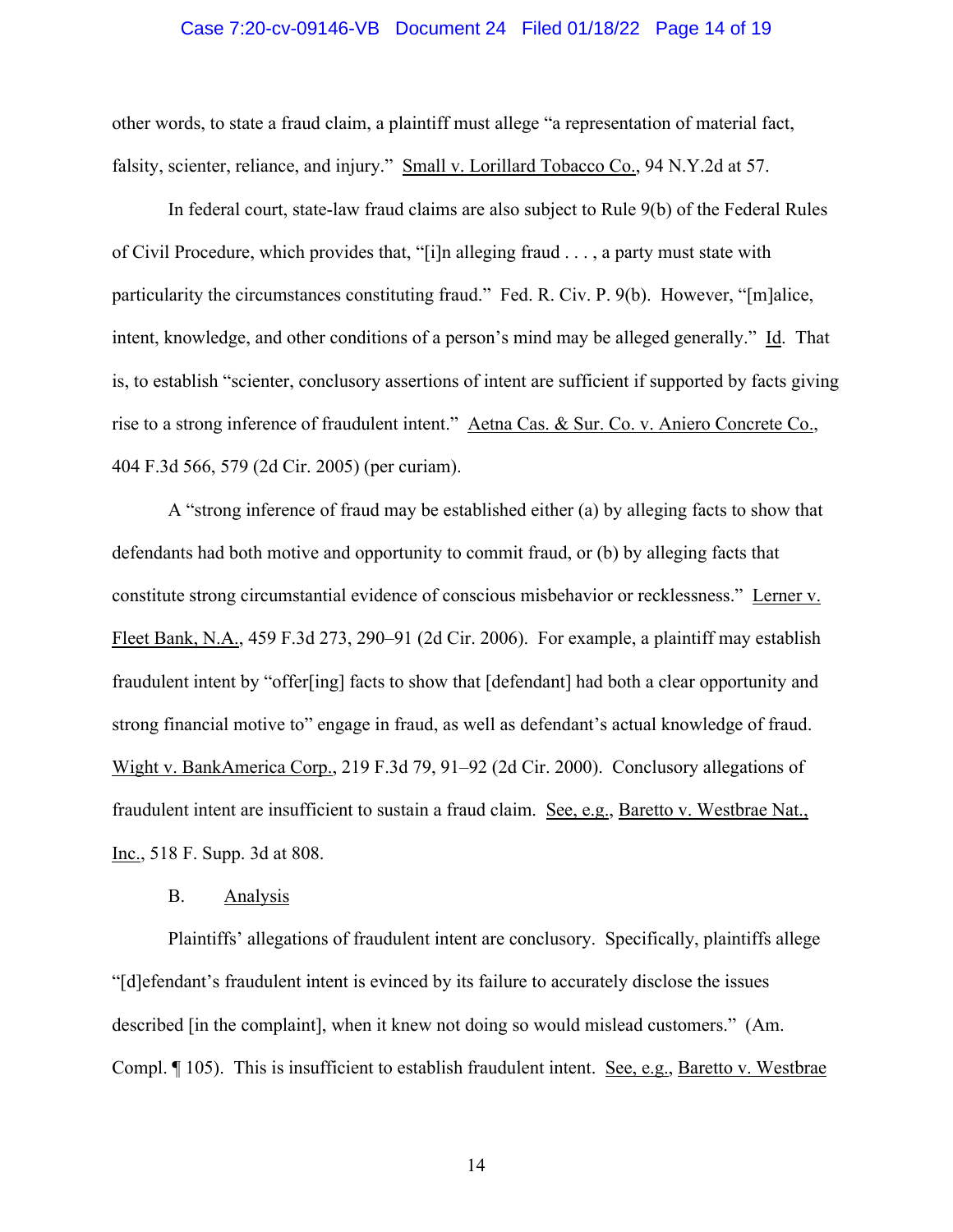#### Case 7:20-cv-09146-VB Document 24 Filed 01/18/22 Page 15 of 19

Nat., Inc., 518 F. Supp. 3d at 808 (allegation that "[d]efendant's fraudulent intent is evinced by its failure to accurately identify the Products on the front label when it knew this was not true" insufficient to establish fraudulent intent); Colpitts v. Blue Diamond Growers, 527 F. Supp. 3d 562, 585–86 (S.D.N.Y. 2021) (same for allegation that "[d]efendant's fraudulent intent is evinced by its failure to accurately identify the Product on the front label, when it knew its statements were not true nor accurate").

Nor do plaintiffs' factual allegations show defendant possessed either a strong motive to commit fraud or actual knowledge of fraud.

First, plaintiffs do not allege a strong motive to commit fraud. Plaintiffs allege "[d]efendant sold more of the coolers and at higher prices than it would have in the absence of [its] misconduct, resulting in additional profits at the expense of customers. (Am. Compl. 141). Even if the Court inferred from this allegation that defendant possessed a general profit motive to commit fraud, "simply alleging a defendant's self-interested desire to increase sales does not give rise to an inference of fraudulent intent." Colpitts v. Blue Diamond Growers, 527 F. Supp. 3d at 586.

Second, plaintiffs do not sufficiently allege actual knowledge of a fraud. Plaintiffs claim defendant acknowledged and responded to two or three customer complaints online that their coolers did not "keep the ice" for five days. Even taking these allegations as true, knowledge of three online comments does not establish actual knowledge of a fraudulent scheme. For example, other courts have declined to dismiss fraud claims in similar consumer class actions when plaintiffs alleged defendant conducted a scientific study on the challenged product and disregarded the study's results, or disregarded input by federal regulatory agencies. See, e.g., Colpitts v. Blue Diamond Growers, 527 F. Supp. 3d at 586 (collecting cases). Three online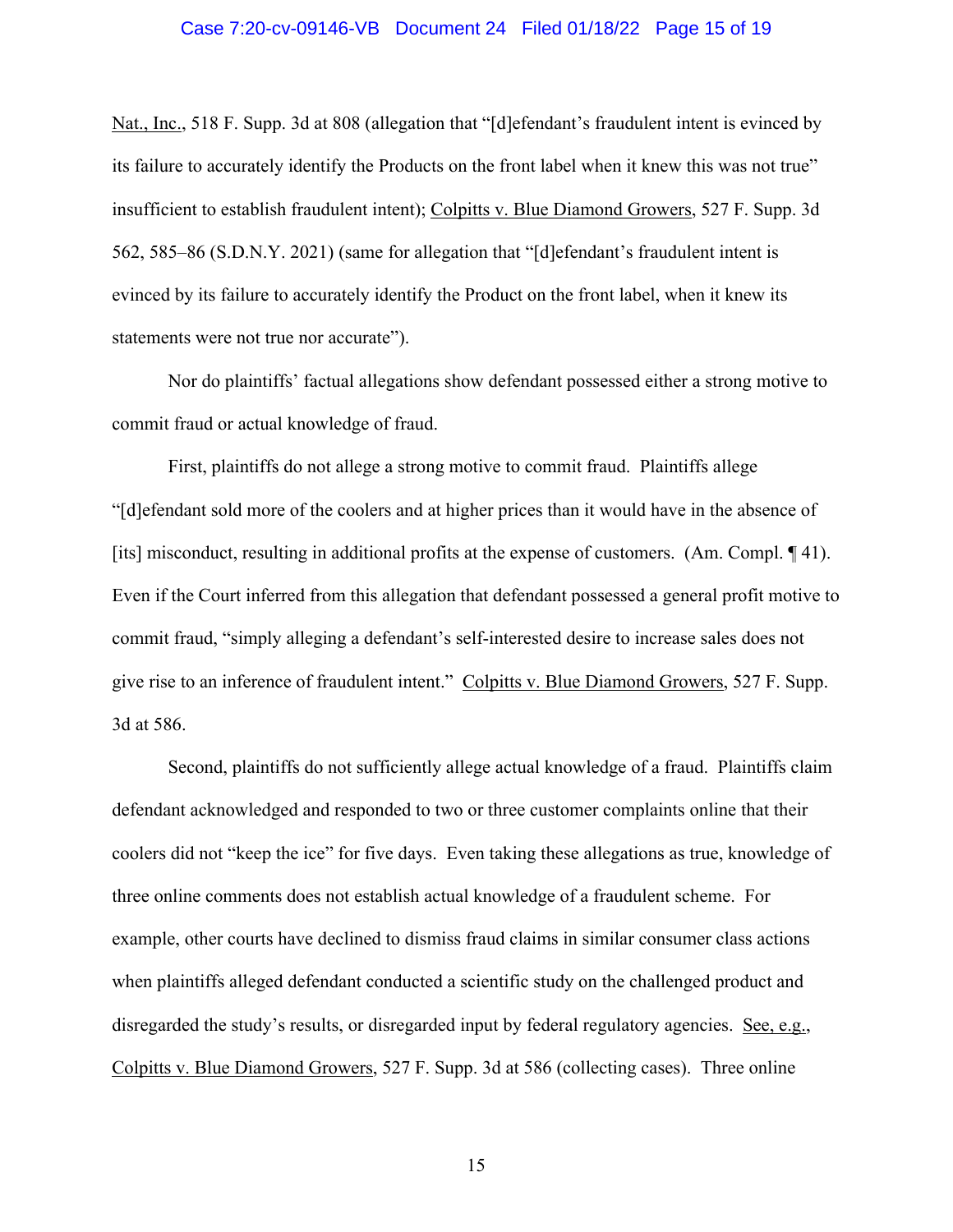### Case 7:20-cv-09146-VB Document 24 Filed 01/18/22 Page 16 of 19

comments are far from a scientific study commissioned by defendant or input by defendant's federal regulator.

Plaintiffs also allege two customers made YouTube videos showing that defendant's coolers did not perform as promised. This is insufficient to establish actual knowledge absent allegations that any of defendant's employees actually viewed the YouTube videos. See, e.g., Duran v. Henkel of Am., Inc., 450 F. Supp. 3d 337, 355 (S.D.N.Y. 2020) (allegations that articles discussed defendant's products insufficient to establish fraudulent intent absent allegations that defendant's employees "were aware of these particular articles or their content"). Accordingly, plaintiffs' fraud claim must be dismissed.

#### VI. Unjust Enrichment Claim

Defendant argues plaintiffs cannot, as a matter of law, plead a claim for unjust enrichment because such claim is duplicative of plaintiffs' other claims.

The Court agrees.

"To prevail on a claim for unjust enrichment in New York, a plaintiff must establish (1) that the defendant benefitted; (2) at the plaintiff's expense; and (3) that equity and good conscience require restitution." In re Mid-Island Hosp., Inc., 276 F.3d 123, 129 (2d Cir. 2002). A plaintiff states an unjust enrichment claim "only in unusual situations when, though the defendant has not breached a contract nor committed a recognized tort, circumstances create an equitable obligation running from the defendant to the plaintiff." Corsello v. Verizon N.Y., Inc., 18 N.Y.3d 777, 790 (2012). "An unjust enrichment claim is not available where it simply duplicates, or replaces, a conventional contract or tort claim." Id.

Here, plaintiffs' unjust enrichment claim is duplicative of their other claims. In support of their unjust enrichment claim, plaintiffs allege "[d]efendant obtained and retained benefits and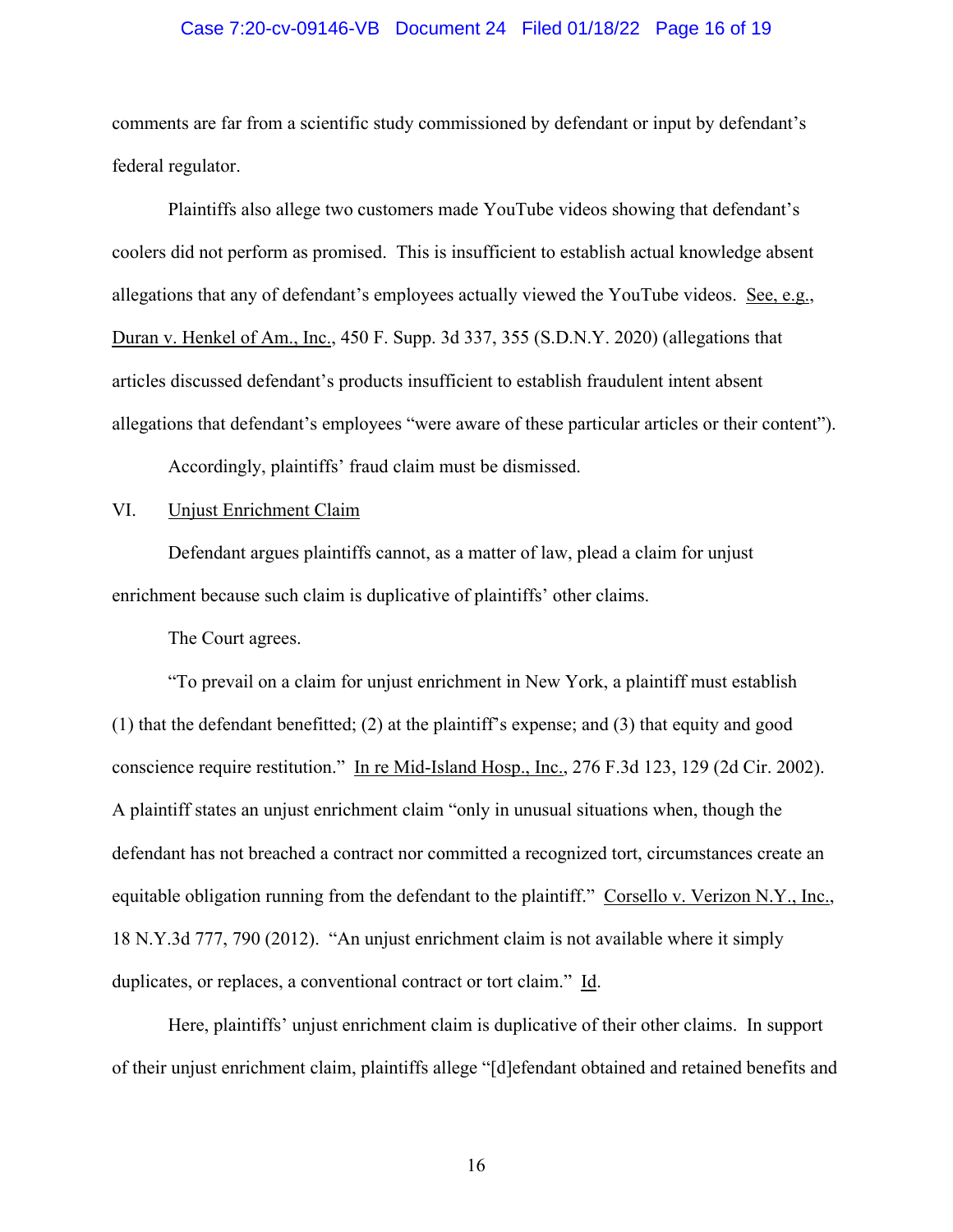### Case 7:20-cv-09146-VB Document 24 Filed 01/18/22 Page 17 of 19

monies due to the representations of the [coolers], which were not truthful." (Am. Compl. ¶ 107). In other words, plaintiffs allege defendant "committed actionable wrongs" by placing misleading labels on the coolers, and defendant was therefore enriched at plaintiffs' expense. See Corsello v. Verizon N.Y., Inc., 18 N.Y.3d at 791. This is the same factual allegation that underlies plaintiffs' statutory, contract, and tort law claims.

Plaintiffs' argument that their unjust enrichment claim is pleaded in the alternative is of no moment. Further, the case plaintiffs cite, Burton v. iYogi, Inc., 2015 WL 4385665 (S.D.N.Y. Mar. 16, 2015), is distinguishable. In Burton, the plaintiff plausibly alleged she was fraudulently induced into buying a subscription for computer-support services from defendant over the phone, and the parties disputed whether she agreed to the subscription's terms of use online before or after the alleged fraudulent part of the phone call. Id. at  $*2$ ,  $*11$ . The court observed that if she agreed to the purchase before the alleged fraud, plaintiff plausibly alleged a breach of a "clickwrap" contract, but if she agreed to the purchase after the alleged fraud, plaintiff plausibly alleged fraud in the inducement and that no "clickwrap" contract was formed. Id. at \*11. Because of this uncertainty, plaintiff was permitted to plead unjust enrichment in the alternative. Id. ("Particularly where . . . there are allegations of fraud in the inducement and a dispute as to whether a valid contract exists, parties can and routinely do plead in the alternative fraud, unjust enrichment, and breach of contract."). There is no such situation here. Instead, the allegations supporting plaintiffs' other claims are the same as the allegations supporting their unjust enrichment claim: defendant's "keeps the ice" labelling is misleading, and plaintiff was injured thereby.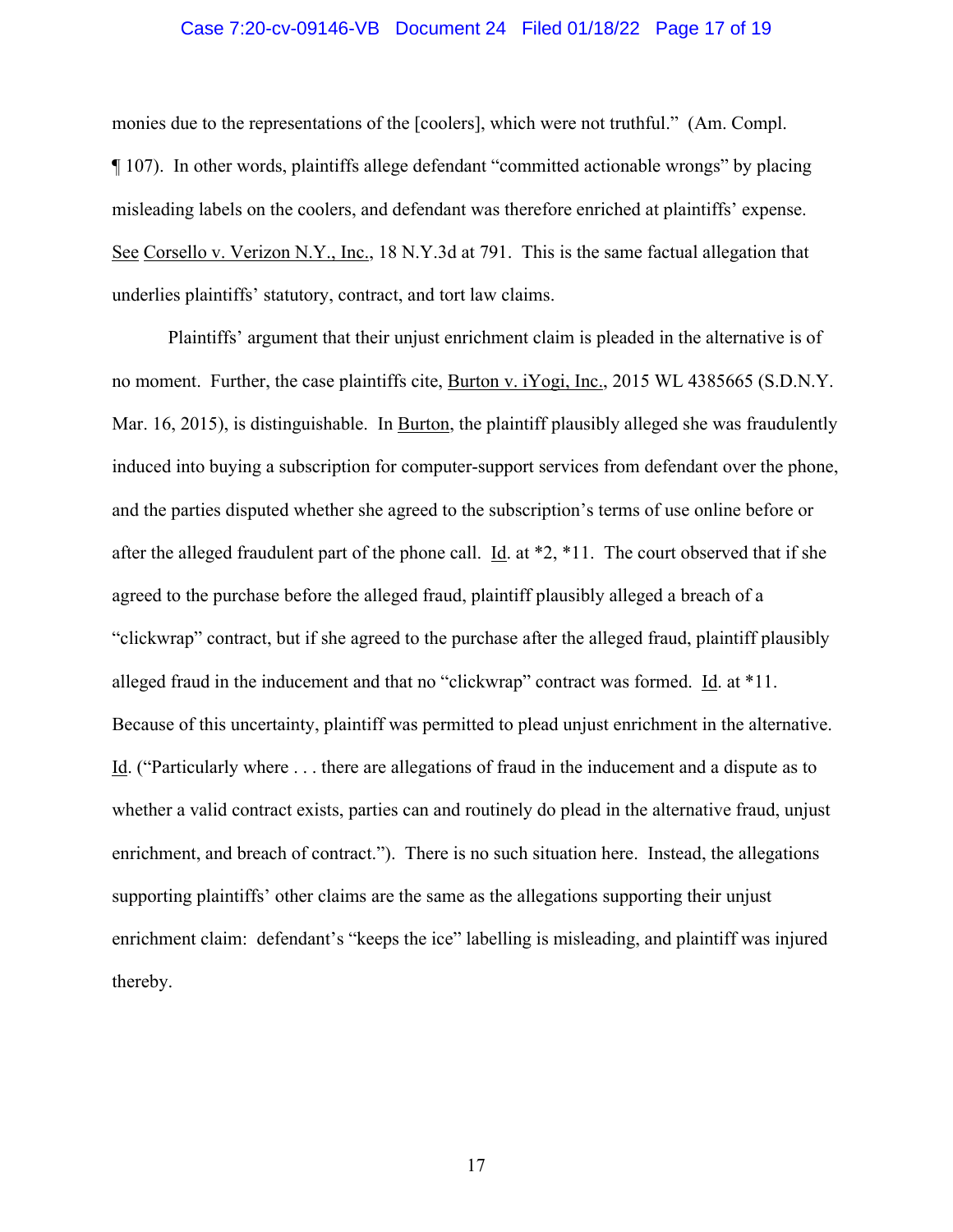## Case 7:20-cv-09146-VB Document 24 Filed 01/18/22 Page 18 of 19

Accordingly, plaintiffs' unjust enrichment claim must be dismissed.<sup>[4](#page-17-0)</sup>

# VII. Leave to Amend

In the concluding sentence of their opposition brief, plaintiffs request leave to again amend their pleading in the event the Court grants the motion to dismiss. Plaintiffs do not further explain this request, and defendant does not address the request in its reply. In any event, the Court concludes repleading would be futile.

Rule 15(a)(2) of the Federal Rules of Civil Procedure instructs that courts "should freely give leave" to amend a complaint "when justice so requires." However, leave to amend "may properly be denied for: 'undue delay, . . . repeated failure to cure deficiencies by amendments previously allowed, . . . [or] futility of amendment."" Ruotolo v. City of New York, 514 F.3d 184, 191 (2d Cir. 2008) (quoting Foman v. Davis, 371 U.S. 178, 182 (1962)).

Here, repleading would be futile because the problems with plaintiffs' amended complaint are substantive and will not be cured by better pleading. See Loreley Fin. (Jersey) No. 3 Ltd. v. Wells Fargo Sec., LLC, 797 F.3d 160, 190 (2d Cir. 2015) (reaffirming that denying leave to amend is proper on the grounds of "undue delay, bad faith, dilatory motive, and futility"). For example, plaintiffs were already given an opportunity to amend their pleading and their amended complaint did not cure the deficiencies identified in defendant's first motion to dismiss. Further delay would be unwarranted and contrary to the interests of justice. See Fed. R. Civ. P. 1.

Accordingly, plaintiffs' request for leave to amend is denied.

<span id="page-17-0"></span><sup>4</sup> Because plaintiffs have failed to state claims upon which relief can be granted, the Court need not reach the question of whether plaintiffs have standing to pursue injunctive relief.